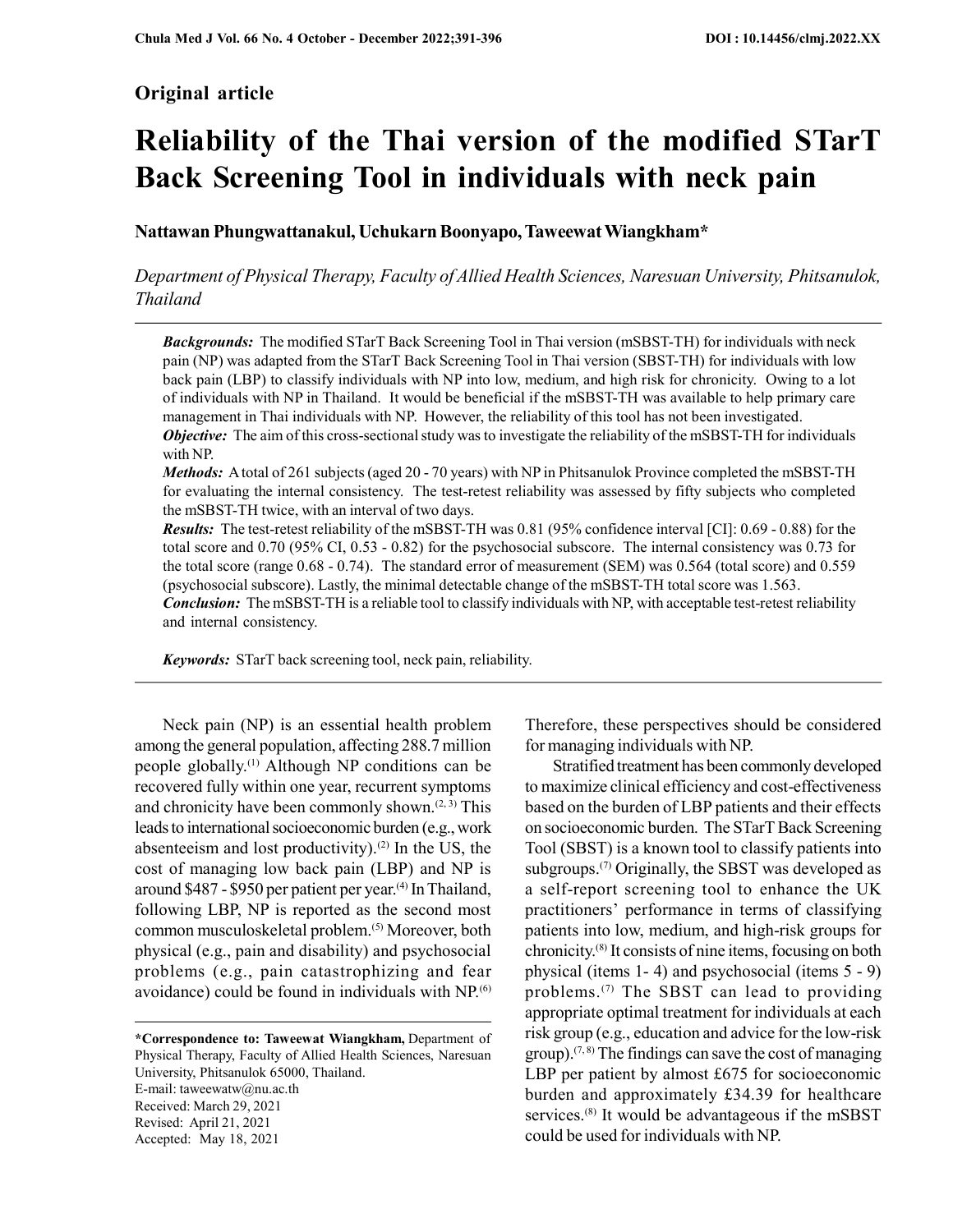The modified SBST (mSBST) has been modified from SBST for individuals with LBP to use in individuals with NP by Bier JD, et al.  $(9, 10)$ , because in the Netherlands, the SBST cannot be used suitably for LBP and NP. The findings indicated that the mSBST was a good content valid and adequately reliable tool. $(10)$  In Thailand, the SBST has been translated into Thai for LBP management, with acceptable validity and reliability.(11) Also, it was translated and cross-cultural adapted in Thai patients with NP. Unfortunately, reliability study is not investigated. Therefore, the purpose of this study was to examine the reliability of the mSBST-TH consists of internal consistency, test-retest reliability, standard error of measurement (SEM), and minimal detectable change (MDC) in order to provide evidence of the mSBST for future research and clinical settings. We hope that the mSBST could be used to manage Thai patients with NP and declined socioeconomic burden owing to NP in Thailand.

#### Materials and methods

This cross-sectional study followed the Strengthening the Reporting of Observational Studies in Epidemiology (STROBE) guideline for reporting outcomes and the study protocol has been approved by the Institutional Review Board of Naresuan University (NU-IRB P10031/63), and registered with Thai Clinical Trials Registry (no. TCTR20200505007).

## Participants

This study recruited subjects from August to December 2020. Two hundred and sixty-one subjects with NP grade I-III  $^{(12)}$  (aged 20 - 70 years) in Phitsanulok Province, could speak, read, write, and understand Thai were included based on the COSMIN  $checklist.<sup>(13)</sup>$  The subjects were briefed on the data collection protocol and they were given an information sheet and a consent form ahead of time, so they could ask questions, confirm their eligibility, and provide written consent. Prior to recruitment, each subject was requested to sign an informed consent form. Potential participants were screened using a physical therapist. The exclusion criteria were a specific underlying or major structural pathology such as, history of spinal surgery, spinal myelopathy, vertebral fracture, tumors, systemic diseases with a possible effect on the musculoskeletal system, and clinically cognitive impairment.

#### **Instruments**

## Modified STarT Back Screening Tool in Thai version (mSBST-TH)

The mSBST is a simple screening tool with nine items (eight items as agree/disagree questions, and last item as a five-point Likert scale).<sup>(10)</sup> Physical factors are evaluated in items 1 - 4, and psychosocial factors are evaluated in items 5 - 9. Individuals with a total score of 3 or less were categorized as low-risk group. Individuals with a total score of 4 but a psychosocial subscore of 3 or less were categorized as medium-risk group. Individuals with a psychosocial subscore of 4 or more were classified into the high-risk group.<sup>(10)</sup>

#### Statistical analysis

Descriptive statistics were used to calculate subjects' demographic and clinical characteristics, consist of age, gender, education level, symptom duration, mSBST-TH score, and reference standard questionnaire scores. The reliability was calculated using the SPSS statistical package (version 17).

#### Internal consistency

Cronbach's coefficient was used to assess the internal consistency of the mSBST-TH and each of its items. Acceptable internal consistency is demonstrated by a Cronbach's value greater than  $0.7$ .  $(14)$ 

#### Test-retest reliability and agreement

The intraclass correlation coefficient  $(ICC_{(3,1)})$ was used to evaluate the test-retest reliability of the mSBST-TH in 50 subjects. The subjects were asked to complete the mSBST-TH twice, with a two-day interval to avoid any memories of previous responses and variations in clinical conditions.(15) The ICC was interpreted as follows:  $0 =$  no reliability;  $\le 0.5 =$ unacceptable;  $0.5 - 6.6 =$  poor;  $0.6 - 6.7 =$ questionable;  $0.7 - 0.8$  = acceptable;  $0.8 - 0.9$  = good;  $\geq 0.9$  = excellent; and, 1 = perfect reliability.<sup>(16)</sup> The standard error of measurement (SEM) and minimal detectable change (MDC) were evaluated by the following equations:  $SEM = standard$ deviation of all test scores  $\times \sqrt{1-ICC}$  and MDC = 1.96  $\times \sqrt{2} \times$  SEM, respectively.<sup>(17)</sup>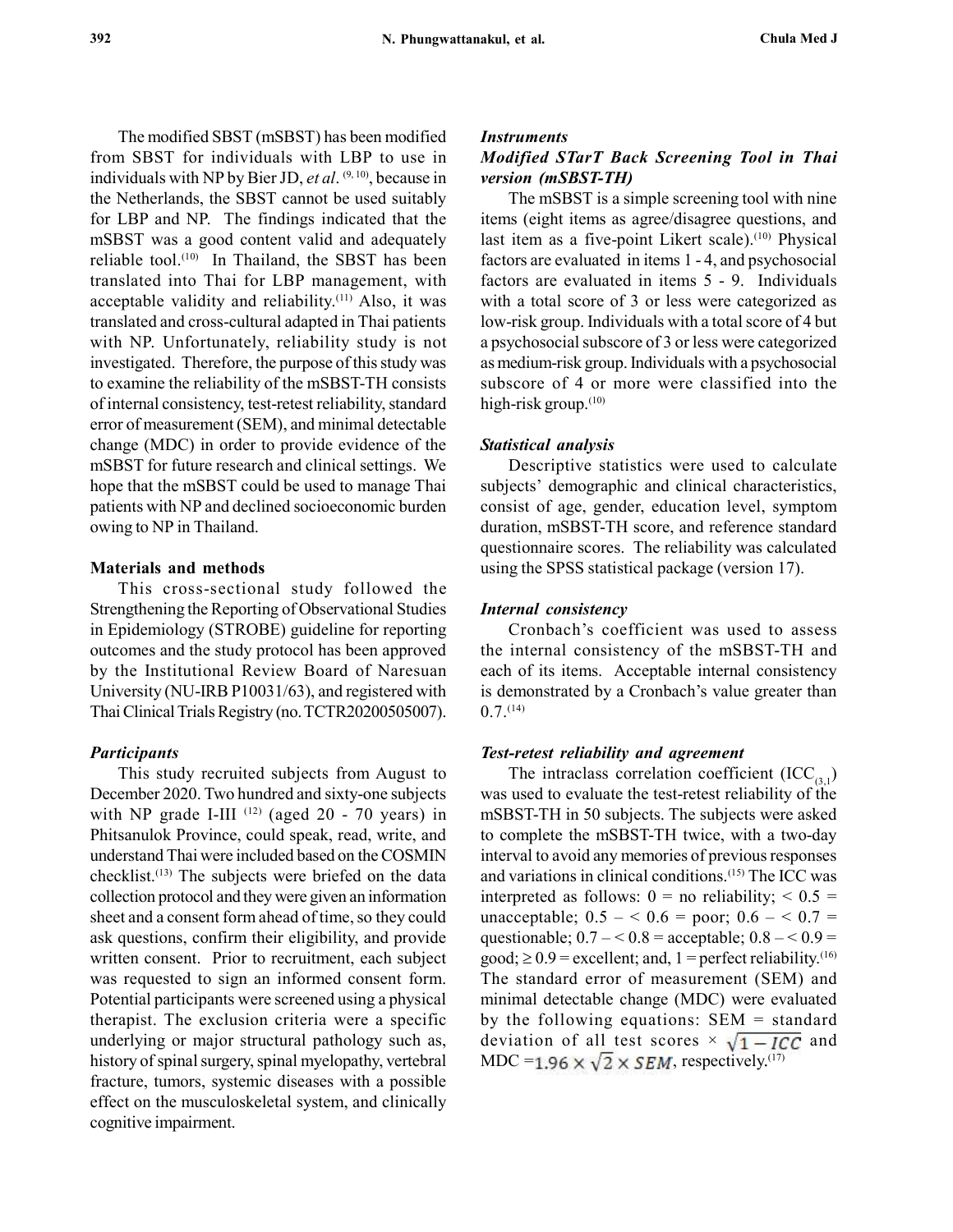## Results

A total of 261 individuals with NP (115 males and 146 females) participated in this study. The subjects' demographic and clinical characteristics are presented in Table 1.

## Internal consistency

The mSBST-TH total score had a Cronbach's alpha coefficient of 0.73, indicating acceptable internal consistency.(14) The internal consistency (item by item) is shown in Table 2.

#### Test-retest reliability

The reliability for the mSBST-TH total score and

psychosocial subscore was good and acceptable reliability with ICC, 0.81 (95% confidence interval [CI],  $0.69 - 0.88$ ) and 0.70 (95% CI, 0.53 – 0.82), respectively.(16) Table 3 presents the mean, standard deviation, and ICC for the two testing sessions.

#### Agreement

The total score and psychosocial subscore of the mSBST-TH had a SEM of 0.564 and 0.559, respectively. MDC were found to be 1.563 and 1.549, respectively. Table 3 shows agreement of the mSBST-TH.

**Table 1.** Demographic and clinical characteristics of the subjects  $(n = 261)$ .

| <b>Variables</b>           | $n\left(\frac{0}{0}\right)$ | $Mean \pm SD$   |  |
|----------------------------|-----------------------------|-----------------|--|
| Age (year)                 |                             | $37.1 \pm 13.6$ |  |
| <b>Genders</b>             |                             |                 |  |
| Male                       | 115(44.1)                   |                 |  |
| Female                     | 146(55.9)                   |                 |  |
| <b>Education</b>           |                             |                 |  |
| Primary school             | 23(8.8)                     |                 |  |
| High school                | 127(48.6)                   |                 |  |
| Bachelor's degree          | 79(30.3)                    |                 |  |
| Master's degree            | 25(9.6)                     |                 |  |
| Doctoral degree            | 2(0.8)                      |                 |  |
| Others                     | 5(1.9)                      |                 |  |
| Duration of neck pain      |                             |                 |  |
| $<$ 4 weeks                | 49(18.8)                    |                 |  |
| $\geq$ 4 weeks, < 3 months | 26(10.0)                    |                 |  |
| $\geq$ 3 months            | 186(71.2)                   |                 |  |
| mSBST-TH                   |                             |                 |  |
| Total score $(0 - 9)$      |                             | $3.3 \pm 2.4$   |  |
| Subscore $(0 - 4)$         |                             | $1.9 \pm 1.5$   |  |
| mSBST-TH risk profile      |                             |                 |  |
| Low                        |                             |                 |  |
| Medium                     |                             |                 |  |
| High                       | 49(18.8)                    |                 |  |
|                            | 162(62.1)<br>50(19.1)       |                 |  |

SD = Standard Deviation; mSBST-TH = modified STarT Back Screening Tool in Thai version

| <b>Items</b> | Cronbach's a if item deleted |  |  |
|--------------|------------------------------|--|--|
|              | 0.699                        |  |  |
| 2            | 0.725                        |  |  |
| 3            | 0.700                        |  |  |
| 4            | 0.740                        |  |  |
| 5            | 0.722                        |  |  |
| 6            | 0.709                        |  |  |
|              | 0.680                        |  |  |
| 8            | 0.689                        |  |  |
| 9            | 0.701                        |  |  |

**Table 2.** The internal consistency of the mSBST-TH  $(n = 261)$ .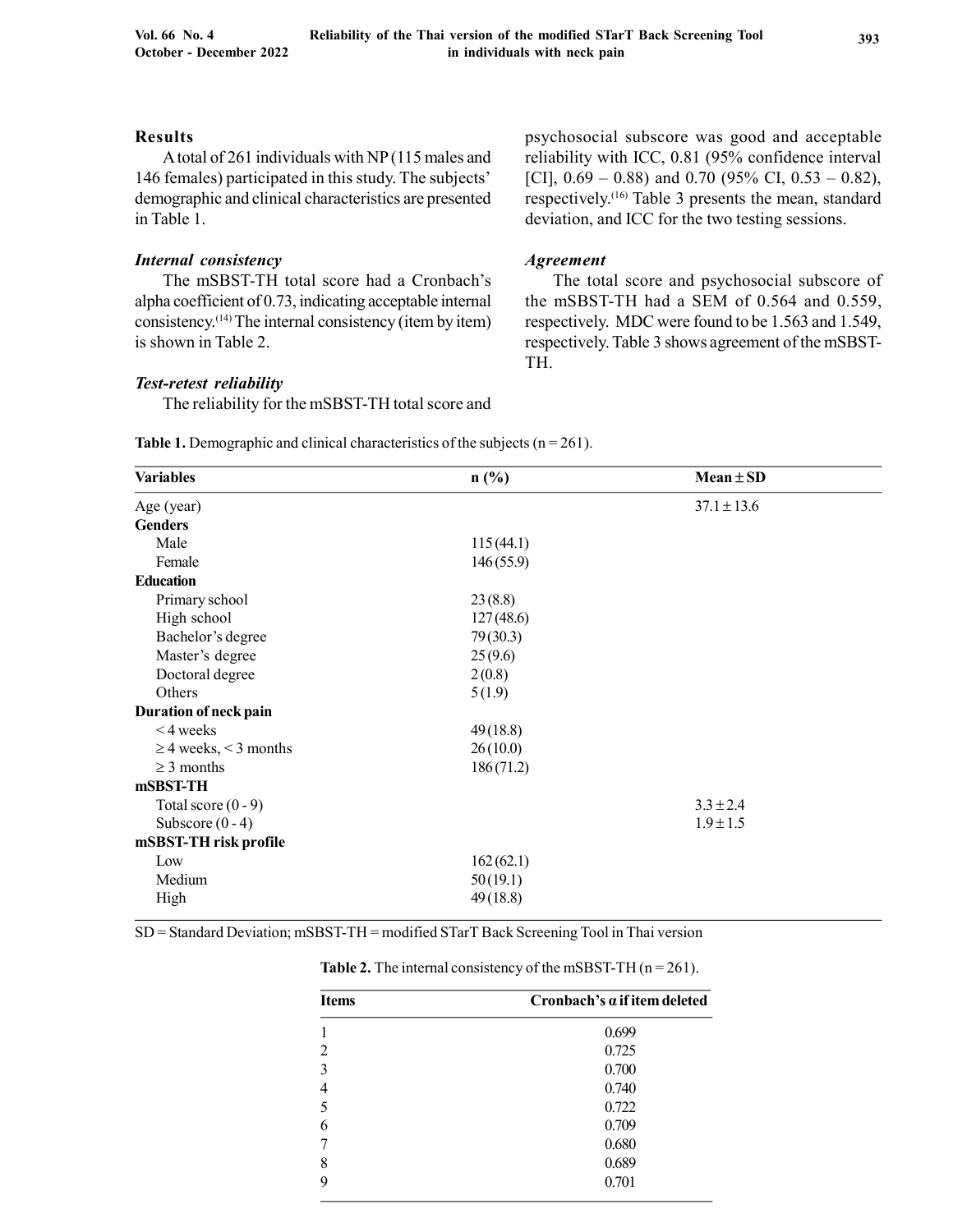|                       | $Mean \pm SD$     |                    | $\bf{ICC}$                               | <b>SEM</b> | <b>MDC</b> |
|-----------------------|-------------------|--------------------|------------------------------------------|------------|------------|
|                       | <b>First test</b> | <b>Second test</b> | $(95\% \text{ CI})$<br>$P$ -value        |            |            |
| mSBST-TH total score  | $3.0 \pm 2.4$     | $3.2 \pm 1.9$      | 0.81<br>$(0.69 - 0.88)$<br>${}_{0.001*}$ | 0.564      | 1.563      |
| Psychosocial subscore | $1.8 \pm 1.5$     | $2.1 \pm 1.2$      | 0.70<br>$(0.53 - 0.82)$<br>${}_{0.001*}$ | 0.559      | 1.549      |

Table 3. Test-retest reliability, SEM, and MDC of the mSBST-TH  $(n = 50)$ .

\* Statistical significance  $P < 0.05$ . SD = standard deviation; ICC = intraclass correlation coefficient; CI = confidence interval; SEM = standard error of measurement; MDC = minimal detectable change; mSBST-TH = modified STarT Back Screening tool in Thai version

## Discussion

This study aimed to evaluate the reliability of the mSBST-TH consists of internal consistency, test-retest reliability, SEM, and MDC. The findings suggested the mSBST-TH had acceptable reliability in Thai individuals with NP.

The Cronbach's alpha coefficient of the mSBST-TH for the total score was 0.73, demonstrating acceptable internal consistency and representing the consistent concept of the mSBST-TH. The acceptable internal consistency of the mSBST-TH might come from adapting from the SBST-TH, which was translated and cross-cultural adapted according to standardized guidelines.<sup>(18)</sup> Additionally, the SBST-TH has demonstrated satisfactory validity and reliability.<sup>(10)</sup> Furthermore, the sample size  $> 100$  subjects according to the COSMIN Study Design Checklist may lead to a good result of internal consistency.(13) Unfortunately, the internal consistency of the mSBST for individuals with NP has not been investigated in previous studies.<sup>(10)</sup> However, our finding was similar to the SBST (LBP version), such as the original English  $(0.79)$ ,<sup>(7)</sup> Persian (0.83),<sup>(19)</sup> and Japanese (0.75)<sup>(20)</sup> versions. Furthermore, the Cronbach's alpha coefficient of the mSBST-TH for each of its items ranged from 0.680 to 0.740, and the difference values between each item  $\leq 0.1$  represented that all items are relevant. $(14)$  Unfortunately, the previous studies of the mSBST for individuals with NP was not assessed the Cronbach's alpha coefficient for item by item.(10) However, similar finding was found in the SBST-TH (LBP version).<sup>(11)</sup>

The ICC of the mSBST-TH for total score and psychosocial subscore were 0.81 and 0.70, respectively, indicating good and acceptable test-retest reliability.(16) That might come from suitable time interval and sample size  $\geq$  50 subjects based on the COSMIN Study Design Checklist, might result in a good reliability.(13) Unfortunately, our results of the test-retest reliability cannot be compared with the previous study of the mSBST for individuals with NP due to the differences in statistical analysis (quadraticweighted kappa and specific agreement used). $(10)$ However, our results were similar to that of the SBST (LBP versions), such as the original English (ICC for the total score =  $0.79$ , subscore =  $0.76$ )<sup>(7)</sup> and Finnish (total score =  $0.78$ ) versions.<sup>(21)</sup> This study chose the interval time of two days to minimize changes in the patient's health status and recall bias, while the original English and Finnish versions used interval time as 14 days and one to seven days, respectively. $(7, 21)$ However, the ICC of this analysis is lower than the Chinese version (0.933), which used a 24 to 48 hours interval time.(22) A long-time interval could cause a change in the patient's health status, interfering with the test-retest, whereas a short time interval could cause recall bias.

The agreement of mSBST-TH was evaluated by the SEM and MDC. The SEM of the mSBST-TH (total score) was 0.564 and 0.559 for the psychosocial subscore, representing individuals' true scores may be higher or lower than the SEM. Currently, the SEM has been calculated only Thai (LBP version)<sup>(11)</sup> and Brazilian<sup>(23)</sup> versions which were 0.74 and 1.9, respectively. The SEM of this study are close to the Thai and lower than the Brazilian versions. This might be due to our study and the SBST-TH (LBP version) were using the same interval time (two  $days)$ ,<sup>(11)</sup> while the Brazilian version used two to seven days.(23) The MDC of the mSBST-TH was 1.563 and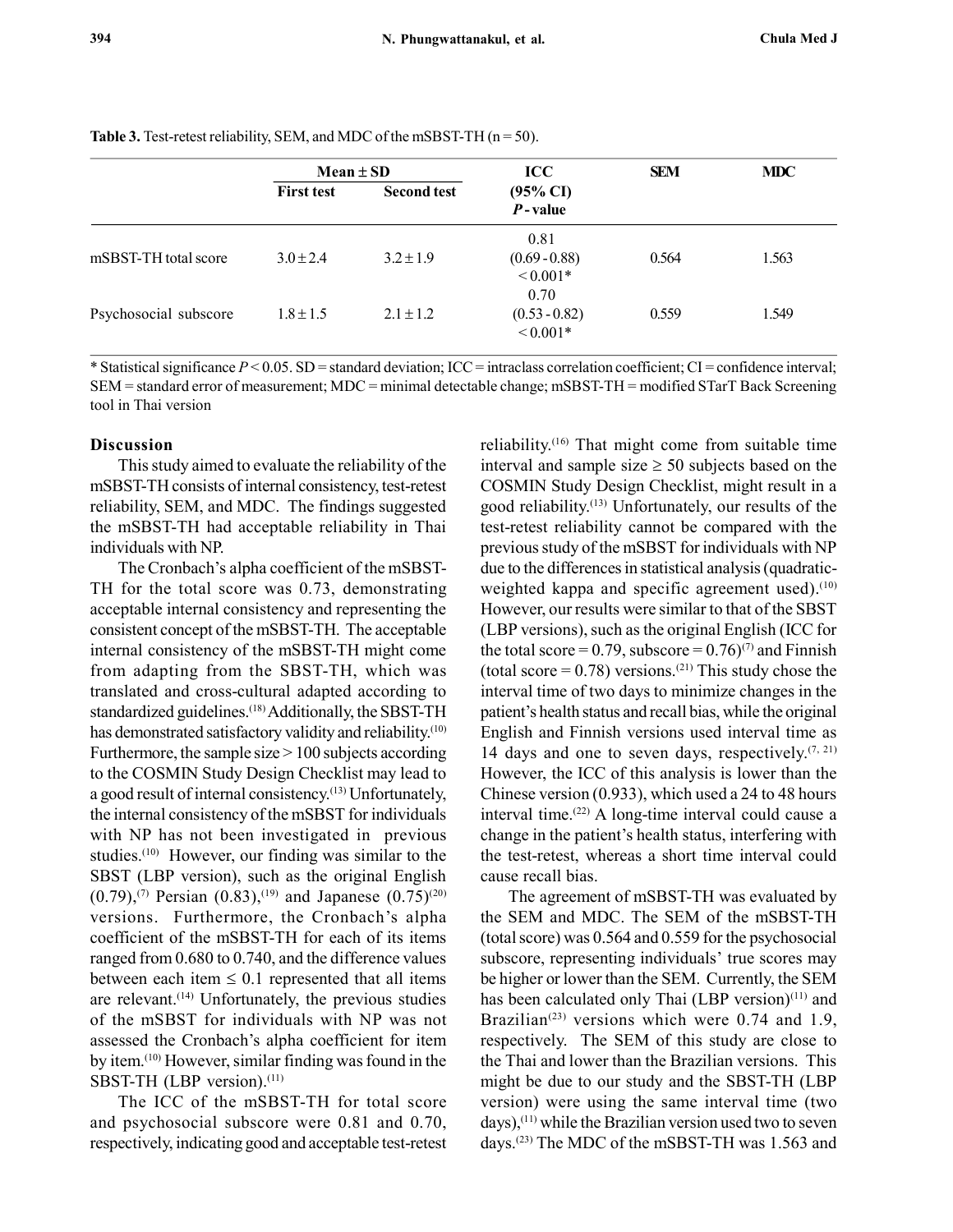1.549 for the total score and psychosocial subscore, respectively. A score equal or higher than the MDC values means that the patient has improved rather than a measuring error. Unfortunately, the MDC was determined only the SBST-TH (LBP version), with 2.04 for the total score and 1.60 for the subscore.(11)

## Conclusion

The results of this study presented acceptable internal consistency and test-retest reliability of the mSBST-TH. Therefore, the mSBST-TH can be used in both research and clinical settings to classify Thai individuals with NP into subgroups: low, moderate, and high risk for chronicity.

## Acknowledgements

The authors would like to thank all subjects for participating in this study.

## Conflict of interest

The authors, hereby, declare no conflict of interest.

## References

- 1. Safiri S, Kolahi AA, Hoy D, Buchbinder R, Mansournia MA, Bettampadi D, et al. Global, regional, and national burden of neck pain in the general population, 1990 - 2017: systematic analysis of the global burden of disease study 2017. BMJ 2020;368.
- 2. Hoy D, March L, Brooks P, Blyth F, Woolf A, Bain C, et al. The global burden of low back pain: estimates from the Global Burden of Disease 2010 study. Ann Rheum Dis 2014;73:968-74.
- 3. Murray CJ, Atkinson C, Bhalla K, Birbeck G, Burstein R, Chou D, et al. The state of US health, 1990-2010: burden of diseases, injuries, and risk factors. JAMA 2013;310:591-608.
- 4. Fandim JV, Nitzsche R, Michaleff ZA, Pena Costa LO, Saragiotto B. The contemporary management of neck pain in adults. Pain Manag 2021;11:75-87.
- 5. Phithaksilp M. Non-specific neck pain: guideline for assessment, diagnosis and treatment in primary medical care. J Health Sci 2016;25:760-8.
- 6. Côté P, Wong JJ, Sutton D, Shearer HM, Mior S, Randhawa K, et al. Management of neck pain and associated disorders: a clinical practice guideline from the Ontario protocol for traffic injury management (OPTIMa) collaboration. Eur Spine J 2016;25:2000-22.
- 7. Hill JC, Dunn KM, Lewis M, Mullis R, Main CJ, Foster NE, et al. A primary care back pain screening tool: identifying patient subgroups for initial treatment. Arthritis Rheum 2008;59:632-41.
- 8. Hill JC, Whitehurst DGT, Lewis M, Bryan S, Dunn KM, Foster NE, et al. Comparison of stratified primary care management for low back pain with current best practice (STarT Back): a randomised controlled trial. Lancet 2011;378:1560-71.
- 9. Bier JD, Ostelo RW, Van Hooff ML, Koes BW, Verhagen AP. Validity and reproducibility of the STarT Back Tool (Dutch Version) in patients with low back pain in primary care settings. Phys Ther 2017;97: 561-70.
- 10. Bier JD, Ostelo R, Koes BW, Verhagen AP. Validity and reproducibility of the modified STarT Back Tool (Dutch version) for patients with neck pain in primary care. Musculoskelet Sci Pract 2017;31:22-9.
- 11. Wiangkham T, Phungwattanakul N, Thongbai N, Situy N, Polchaika T, Kongmee I, Thongnoi D, Chaisang R, Suwanmongkhon W. Translation, cross-cultural adaptation and psychometric validation of the Thai version of the STarT Back Screening Tool in patients with non-specific low back pain. BMC Musculoskeletal Disorders 2021 Dec;22:1-10.
- 12. Guzman J, Hurwitz EL, Carroll LJ, Haldeman S, Côté P, Carragee EJ, et al. A new conceptual model of neck pain: linking onset, course, and care: the bone and joint decade 2000–2010 task force on neck pain and its associated disorders. Spine (Phila Pa 1976) 2008; 33:S14-23.
- 13. Mokkink LB, Prinsen CA, Patrick DL, Alonso J, Bouter LM, de Vet HC, et al. COSMIN study design checklist for patient-reported outcome measurement instruments [Internet]. 2019[cited 2021 Jan 20, 2021]. Avalable from: https://www.cosmin.nl/wp-content/ uploads/COSMIN-study-designing-checklist\_final. pdf
- 14. Terwee CB, Bot SD, de Boer MR, van der Windt DA, Knol DL, Dekker J, et al. Quality criteria were proposed for measurement properties of health status questionnaires. J Clin Epidemiol 2007;60:34-42.
- 15. Wiangkham T, Phungwattanakul N, Tedsombun P, Kongmee I, Suwanmongkhon W, Chidnok W. Translation, cross-cultural adaptation and psychometric evaluation of the Thai version of the fear-avoidance beliefs questionnaire in patients with non-specific neck pain. Scand J Pain 2021;21:247-55.
- 16. Koo TK, Li MY. A guideline of selecting and reporting intraclass correlation coefficients for reliability research. J Chiropr Med 2016;15:155-63.
- 17. Beckerman H, Roebroeck M, Lankhorst G, Becher J, Bezemer PD, Verbeek A. Smallest real difference, a link between reproducibility and responsiveness. Qual Life Res 2001;10:571-8.